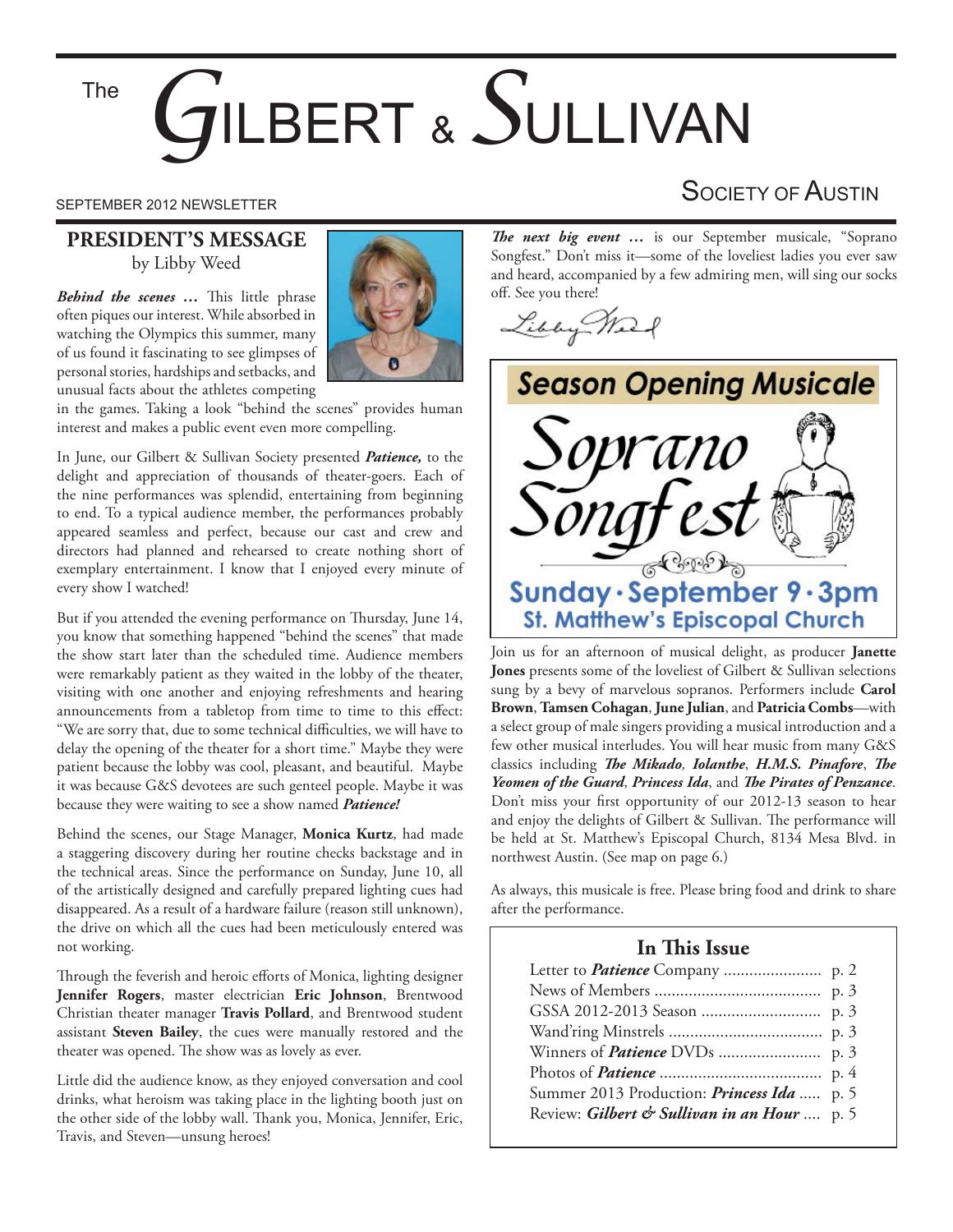

August 18, 2012

#### **To All in the Production Company of** *Patience,*

I've been putting off the writing of this letter until the newsletter deadline pulled me back to the keyboard. Almost exactly two months have passed since the show closed, and it's a pleasure for me to reflect on our theatrical project, for I'm filled with happy memories of beautiful, colorful, tuneful, and seemingly effortless performances in our wonderful new venue at Brentwood Christian School.

As I've stated before in this space, *Patience* has been one of my favorite Savoy operas for about four decades. What captured my heart was a church-basement production in New Jersey Alice read about while I was in basic training at Fort Dix, New Jersey. She secured tickets, and we went while I was on leave one Saturday night from the rigors of learning to fire a rifle, do the low crawl, run-dodge-and-jump, and march through the New Jersey sands. I suppose it's not surprising that this respite from "the green machine" was a memorable one!

But our production showed Austin, I think, why I rank the show so highly: Gilbert was at his comic best, Sullivan was at his musical best, and both men, secure in the knowledge that their partnership was successful, were able to focus less on "operatic parody" and develop a plot quite independent of that, and based (ironically enough) on a popular fad. I've also noted in this space (and elsewhere) that their individual brilliance led to a work that transcends that moment of "aesthetic madness" in English history.

So to all rapturous maidens, dragoon guards, sham poets, and also that naïve dairy-maid, I offer congratulations and thanks for showing Austin what a wonderful romp these old works can still be. And I'm sure each of *you* will join me in my thanks to our musical colleague Jeffrey Jones-Ragona, to our production manager Bill Hatcher, to Monica Kurtz and her backstage colleagues, to Ann Marie and Jennifer and Matt and Pam and their assistants. There is no space to mention the many Society members who made our lobby so attractive and welcoming, but they were part of the beauty of *Patience*, too.

And of course, deepest gratitude to President Libby Weed and her amazing Board; they supported the endeavor in every way possible (and some im-). A person in my position in an organization such as ours is truly blessed when having the support of such a hard-working and devoted board of directors.

Finally, I thank Russell and Kay Gregory for putting us up and putting *up with* my and Alice's need for shelter, electricity, wi-fi, and cosy haven amid the swirl of city life and theatrical production; to Chris Buggé for providing a wonderful vehicle to us during our stay; and to too many to name for their expressions of friendship, generosity, and hospitality, reminding me daily of how grateful and fortunate I am to be a part of the GSSA team.

I hope that your memories of *Patience* and your feelings of satisfaction are as strong as mine.

Now onward "towards the empyrean heights" of Castle Adamant, where a certain Princess Ida has established a university for women. It's going to be quite a climb, but at the end we'll all know that "it were profanity for poor humanity to treat as vanity the sway of Love"!

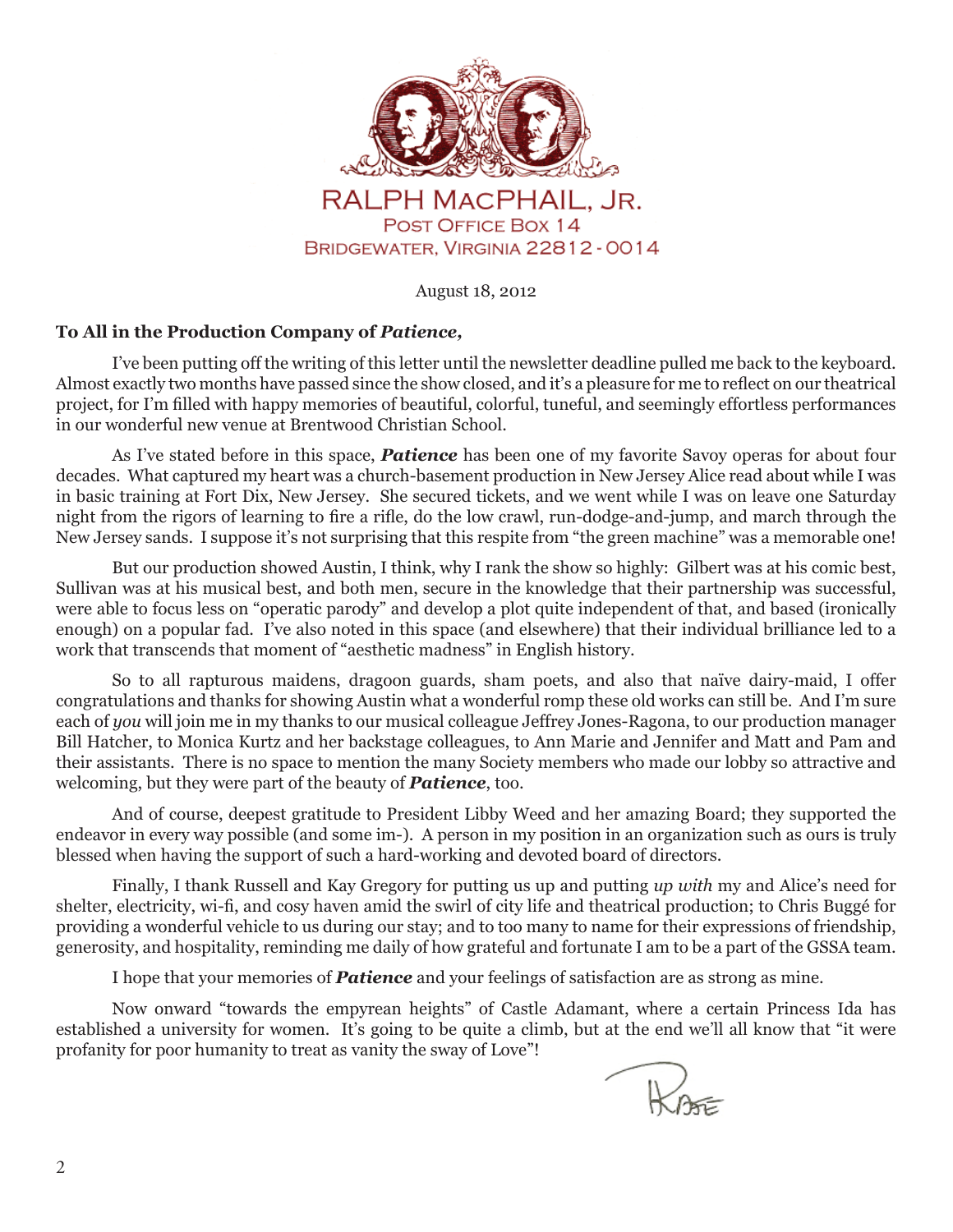#### **NEWS of our MEMBERS**

Our Concertmaster, **Laurel Lawshae**, was invited to perform in the festival orchestra for the 54th Annual St. Endellion Summer Festival of Music in North Cornwall, England, July 31 to August 10. See more about the festival at **www.endellionfestivals.org.uk**.

A number of members of the *Patience* cast were involved in the Spotlight on Opera's summer production of *Little Women*. Dragoon Guard **Joshua Miller** directed, and **Daytha Hulion** and **Jasmine Haghighatian** starred as Beth and Amy, respectively.

**Michelle Haché** (Elsie in our recent production of *The Yeomen* of the Guard) starred as Maria in this summer's Zilker Theatre production of *The Sound of Music*.

### *Patience* **Afterthoughts by Reba Gillman**

Everyone agrees that our production this year of *Patience* was outstanding and attained a new level of professionalism. But everyone also agrees that it was still a lot of fun to be in the show. It is typical of the Gilbert and Sullivan works which have been performed for so many years by so many enthusiastic G&S organizations, that the cast always has a wonderful time, and learns to love G&S if they didn't already. Our own G&S Society wouldn't exist if some enthusiastic performers hadn't organized it to begin with. Professional performances? Not at all. People sewed their own costumes, the scenery fell over if looked at askance, publicity was non-existent. But people came to the show because they loved G&S, and people pranced around on the stage because they loved to prance and were becoming more and more delighted with Gilbert and Sullivan.

Year by year we learned and put on better shows, and always it was fun. In 1998 by great good fortune we secured **Ralph MacPhail,**  Jr., and Jeffrey Jones-Ragona to direct the staging and music, and our shows began to become more and more well prepared, and well presented. And Rafe and Jeffrey made sure that it was still fun, no matter how hard they all had to work. This year a bit part in *Patience* was played with professional excellence by a very well known performer, who has been seen as the Mikado, the Pirate King, and Sergeant Meryll (of the Yeomen of the Guard), adding a level of perfection to our production. **Russell Gregory** played Bunthorne's solicitor, who appeared briefly in the finale to Act One, and loved every second of his moment onstage. Thank you, Russell. The audience loved every second you were on stage!

# **Armstrong Moving & Storage**

is the official moving and storage company of The Gilbert & Sullivan Society of Austin. Many thanks, Armstrong!

#### **G&S Austin 2012-2013 Season**

We have another great year planned! Many wonderful musical events await us. Here are the details we have so far:

September Season-Opening Musicale - Sunday, September 9, 3 pm, St. Matthew's Episcopal Church, 8134 Mesa Blvd. Our Soprano Songfest will be a blast. Expect some fun interplay between our sopranos—representing several G&S shows—and some fellows just standin' on the corner watching them go by. **Please bring munchies**  to share – and plan to stay and visit for a while.

**Anna Russell's "How to Write Your Own Gilbert & Sullivan Opera"** (November TBD) – Janette Jones and several of our leading singers will have you laughing with this delightful send-up. Watch the next newsletter and our website for more details.

**Annual Business Meeting and Sing-Along** (early January, Genesis Presbyterian Fellowship Hall) – Our membership will meet to elect a slate of officers for 2013. G&S board member, UT voice professor, and long-time choral director Leonard Johnson will lead us in some sing-along choruses from the G&S canon. This is always one of the most enjoyable of our gatherings.

**Sir Arthur Sullivan: The California Connection** (Sunday, March 10) – We have an amazing entertainment in store for us in March, when Mr. Scott Hayes and his wife Kitty visit us from California. Mr. Hayes, great-great-nephew of Sir Arthur Sullivan, will deliver a presentation he has made to the New York, San Francisco, and Buxton, England, societies, providing fascinating information about a relatively unknown portion of Sullivan's life. There will also be music, of course!

**May** *Princess Ida* **Preview** (Sunday, early May) – Members of the cast of next summer's grand production will regale us with a few short scenes and several arias and ensembles from the summer's funny, tuneful, and beautiful production.

**June Grand Production** (June 13-23), as mentioned, will be *Princess Ida*. This is our society's first fully staged version of this wonderful show, and we believe it is the Austin premiere. You will be hearing much more about it in the issues to come, as Artistic Director Ralph MacPhail, Jr., fills us in on lots of tantalizing details.

#### **Winners of** *Patience* **DVDs**

These ten lucky people completed a survey at the theater after viewing a production of *Patience* in June, and their names were drawn to receive a DVD of the production.We extend our hearty congratulations to these fortunate audience members:

| Wil Bamberg          | Sandy Patterson    |
|----------------------|--------------------|
| Marvin & Dianne Beck | Joan Pearsall      |
| Rich Cohen           | Lynda Rogers       |
| Lauren Manske        | Mark Rogers        |
| A. P. D. Mourelatos  | Isabella Slaughter |

#### **Wand'ring Minstrels**

The Wand'ring Minstrels of the Gilbert & Sullivan Society of Austin are ready to perform for your enjoyment! They will make your concerts, school events or private parties entertaining and fun. Guaranteed to get the audience laughing and singing along to favorite Gilbert and Sullivan and Broadway musical numbers.

Contact **Robert L. Schneider** (**bigdaddymusic1@gmail.com**), or see our website (**www.gilbertsullivan.org**) for further details.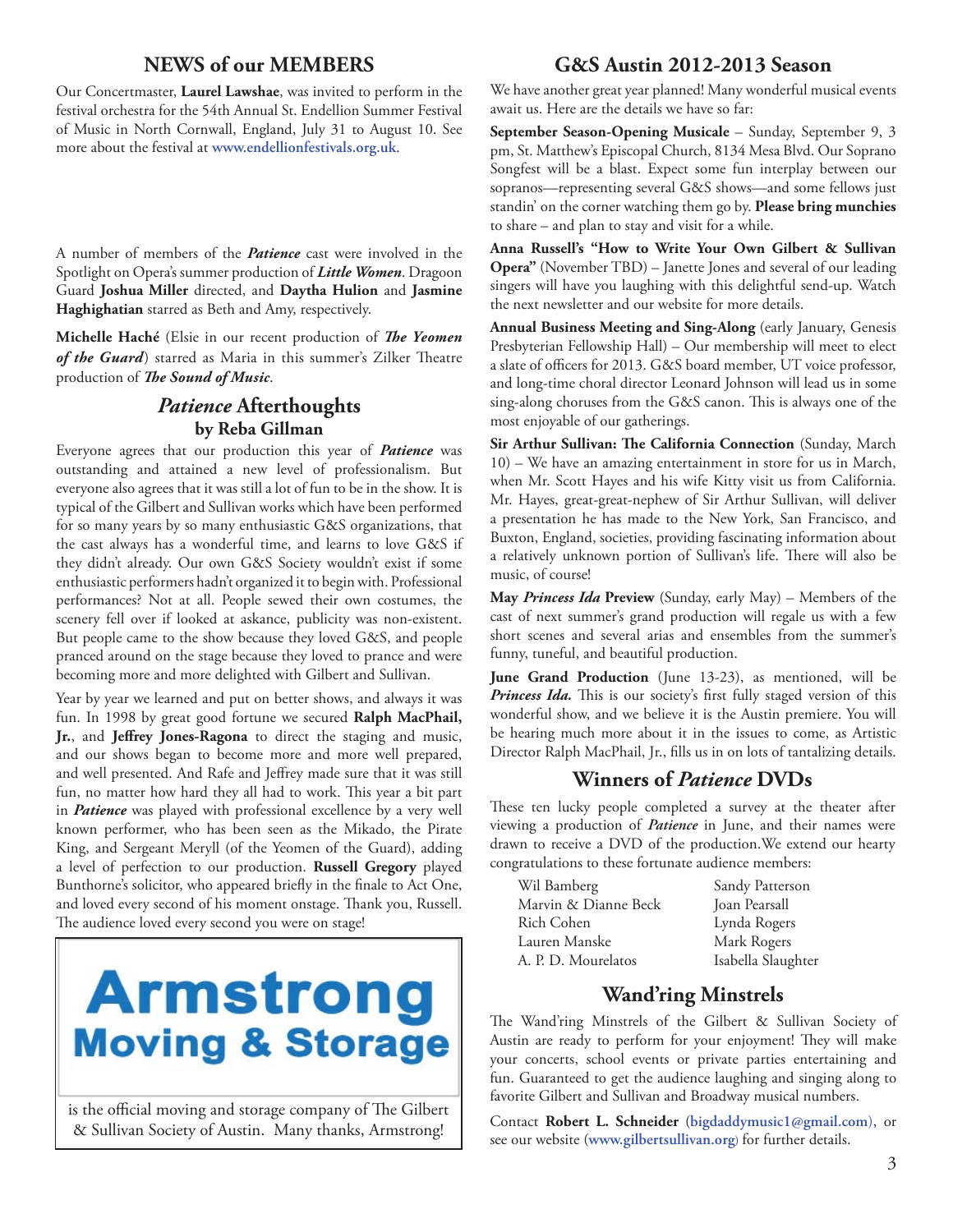**116 The Gilbert & Sullivan Society of Austin presented** *Patience* **in June 2012<br>***photos courtesy Cecily Johnson**see more at* **<b>gilbertsullivanaustin.smugmug** *photos courtesy Cecily Johnson see more at* **gilbertsullivanaustin.smugmug.com**



















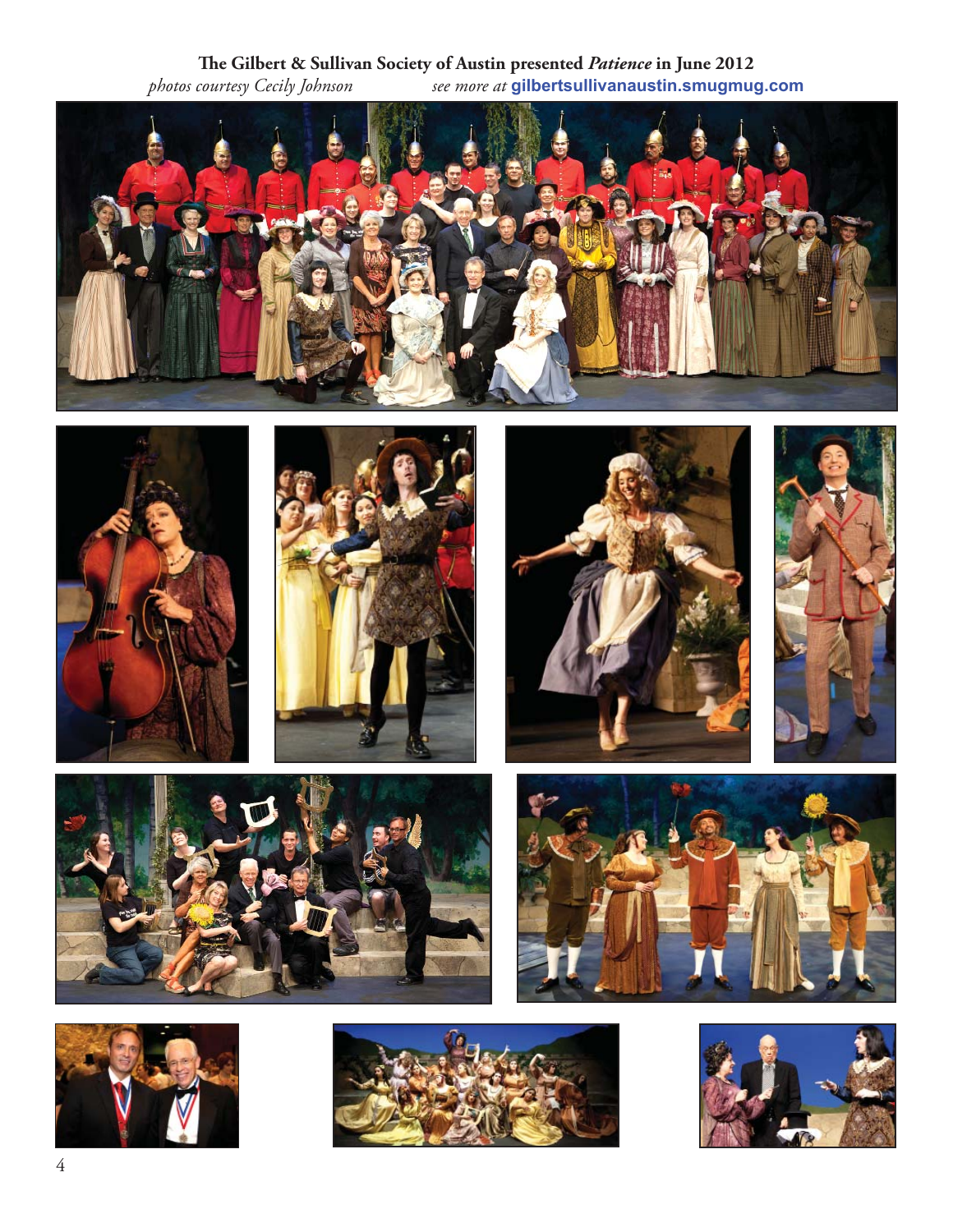#### MEMBERSHIP FORM

We encourage you to join our Society. If you are a member, please check your membership renewal on the top of the mailing label. If expired or near expiration, your membership needs to be updated! To correct your address, renew your membership, or become a member, complete this form, and mail it to us with your check, payable to "GSSA", or call to join (512) 472-4772 (GSSA).

Please check a membership category:

| $\Box$ Individual (\$20-\$29) |
|-------------------------------|
| Family/Group (\$30-\$49)      |
|                               |

**Patron** (\$50-\$99)

**Grand Duke or Duchess** (\$100-\$249) П

**Major General** (\$250-\$499)

**Pooh-Bah** (\$500-\$999)

**Pirate King** (\$1000-\$2499)

**Savoyard** (\$2500 & up)

| Address  |                                           |  |
|----------|-------------------------------------------|--|
| State    |                                           |  |
|          |                                           |  |
|          | E-mail address <b>E-mail address</b>      |  |
| Employer |                                           |  |
|          | Does your company match donations?        |  |
|          | l'd like to volunteer. I'm interested in: |  |

We are proud to list our members in our programs, but if you would prefer NOT to be listed in our programs, please check here:



### **Summer 2013 Grand Production:** *Princess Ida*

The Gilbert & Sullivan Society of Austin is excited to announce that our Summer 2013 Grand Production will be *Princess Ida, or Castle Adamant*. We are performing a fully staged production of this classic, which was Arthur Sullivan & W. S. Gilbert's eighth comic opera of fourteen, for the first time in our history. Sullivan's score is majestic, and a sequence of songs in Act II is so renowned for its beauty that it is sometimes called "the string of pearls." Some consider Gilbert's libretto one of his funniest.

Nine performances will be produced at the Brentwood Christian School Performing Arts Center, June 13-23, 2013. Artistic Director **Ralph MacPhail, Jr.**, and Music Director **Je" rey Jones-Ragona** return, along with Production Manager **Bill Hatcher**. Auditions will be held March 2-3, 2013.

This melodic and hilarious comic opera features proto-feminist Princess Ida, the daughter of King Gama. The princess founds a women's university from which all men are barred, and she and her faculty teach that women are superior to men and should rule in their stead. Romantic Prince Hilarion, to whom Ida had been engaged in infancy, sneaks into the university along with two friends with the aim of claiming Hilarion's bride. They disguise themselves as women students but are soon discovered, their male invasion instigating a hilarious war between the sexes.

*Princess Ida* satirizes feminism, women's education, masculine pugnacity and militarism, grand opera, G. F. Handel, and Darwinian evolution, some of which were controversial topics in conservative Victorian England. It is based on a narrative poem by Alfred, Lord Tennyson called "The Princess" (1847). Gilbert had written a farcical musical play based on the poem in 1870. In 1884, he lifted much of the dialogue of *Princess Ida* directly from his 1870 farce.

This is the only three-act Gilbert & Sullivan opera, as well as the only one with dialogue in blank verse. *Princess Ida* opened at the Savoy Theatre on January 5, 1884, for a run of 246 performances, and since that time it has never been out of the standard repertory of Gilbert & Sullivan (or Savoy) operas throughout the English-speaking world.

#### **A Brief Review of a Short Book by Ralph MacPhail, Jr.**

My friend Marc Shepherd has written a right little, tight little book: *Gilbert & Sullivan in an Hour*. Its "tight little" 92 pages include extensive quotations, bibliography, and index, but the "right little" initial 44 pages tell, with skillful and accurate condensation, the story of the Gilbert & Sullivan partnership. I write "right little" because the author has told the familiar story with the fewest possible words, and has also avoided the legends and misconceptions of the partnership that have been repeated for decades from chronicle to chronicle (no, a falling sword did *not* inspire *The Mikado*; no, Gilbert and Sullivan did *not* hate each other).

Marc has a reputation in circles of students of Savoy opera as an excellent scholar/researcher/writer and a demanding reviewer of others' books. His meticulous nature is evident here. Clearly, his format was dictated by his publisher's "boiler plate" for its "in an hour" series; for instance, as something of a prologue there is an interesting three-page listing of "Colleagues and Contemporaries of W. S. Gilbert and Arthur Sullivan" containing eight entries each under Arts, Politics/Military, Religion/Philosophy, and other areas of human endeavor to help the reader "understand the intellectual, cultural, and historical times" in which Gilbert and Sullivan wrote. There is also an Introduction by theatre critic Robert Brustein.

As the title suggests, this little paperback is designed to be read in about an hour. So read it—and then let Marc's right little, tight little bibliography guide you to other books to expand on what you've learned.

Gilbert & Sullivan in an Hour is a part of Smith and Kraus's "Playwrights in an Hour" series, and is available through Amazon.com for \$9.99 + shipping.